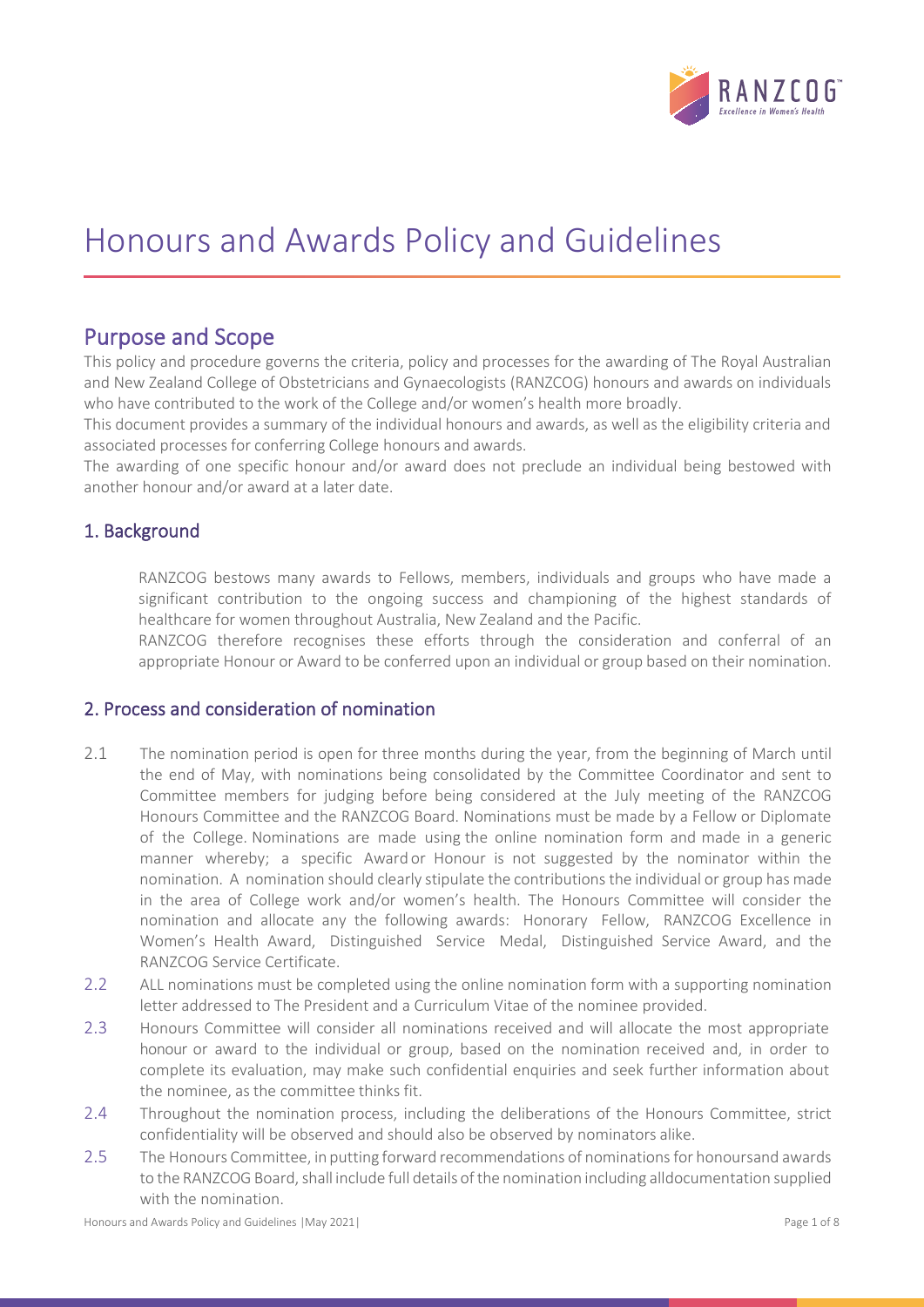

- 2.6 The nominators shall be advised of the outcome of the nomination by the RANZCOG Honours Committee Chair.
- 2.7 Where a recommendation of the Honours Committee is approved by the RANZCOG Board, the President shall write to the nominee inviting them to accept the honour/award. A copy of this correspondence will be provided to the relevant regional Executive Officer, as applicable.

### 3. Honours and Awards

# 3.1 Honorary Fellowship

#### Award Criteria:

Honorary Fellowship is awarded to an individual who is not already a RANZCOG Fellow, for extraordinary and sustained contribution to the work of the College and/or to the betterment of Women's Health.

#### The Award:

The award is in the form of a citation, framed certificate and FRANZCOG Lapel pin. Regulations:

*As per the RANZCOG Regulations A1.3, Honorary Fellows shall have the same powers, privileges and liabilities as a Fellow, but shall not be required to:*

*a) Pay any entrance fee or annual subscription*

*b) Satisfy the Colleges Professional Development requirements*

*Honorary Fellows are entitled to use the post-nominal FRANZCOG (Hon), will receive accessto all College publications, and are entitled to attend and speak but shall not be entitled to vote at general meetings. Honorary Fellows must comply with the RANZCOG Code of Ethical Practice and conductthemselves in a manner that reflects the standard of professional and ethical behaviour expected by the College. Membership as an Honorary Fellow may also be terminated pursuant to clause 5 of the RANZCOG Constitution and the processes outlined in the Standards and Complaints Committee (SCC) regulations. Honorary Fellows are required to inform the College Chief Executive Officer immediately should circumstances arise that may affect their membership status.*

#### Presentation:

The Honorary Fellowship is usually presented at the Annual Scientific Meeting (ASM) but canalso be presented at an RSM, New Zealand ASM or The President's At Home function based on availability.

#### Entitlements:

Travel: Economy flights for recipient and guest are covered by the College for attendance atThe President's At Home function or \$7000 contribution towards international flights (recipient only) Accommodation: Covered by the College for the duration of the ASM/RSM (up to x5 nights at nominated Meeting hotel) or one night accommodation when being presented at The President's At Home function.

Registration: Full complimentary registration at the ASM/RSM

Meals: Complimentary tickets to ASM/RSM Meeting Dinner or The President's AppreciationDinner if presented at The President's At Home function.

Transfers: The College will cover the cost of transfers to and from hotels and airports as applicable.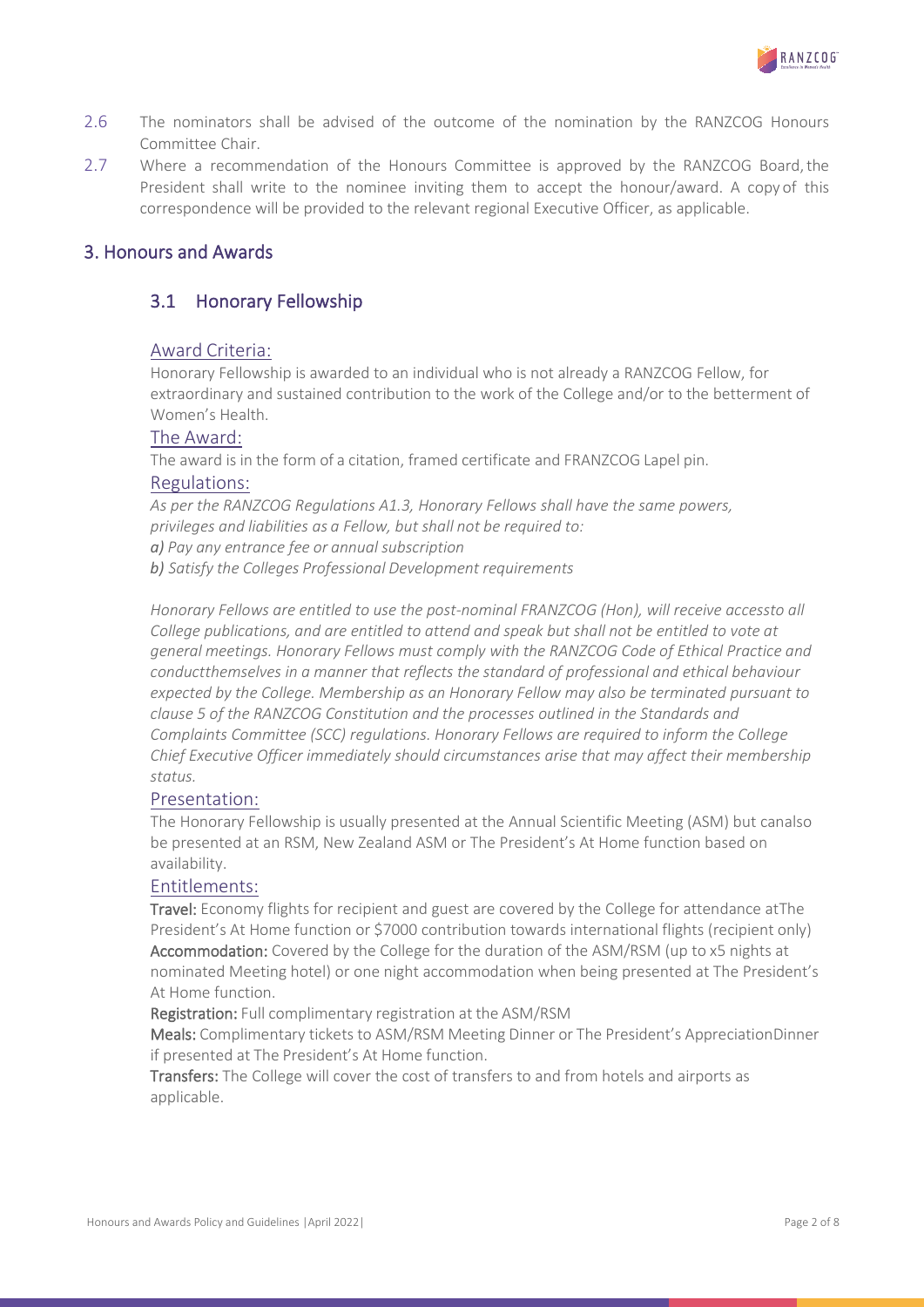

# 3.2 Distinguished Service Medal

#### Award Criteria:

The DSM is awarded to members of the College who have made a distinguished and sustained contribution to the work of the College.

#### The Award:

The award is in the form of a silver medal, citation and framed certificate. The awardee will also be entitled to use the term "RANZCOG Distinguished Service Medal <year>" on personal letterhead.

#### Presentation:

The Distinguished Service Medal is usually presented at The President's At Home function, an RSM, New Zealand ASM or local Event.

#### Entitlements:

Registration: Full registration costs of RSM/NZ ASM (if applicable)

Meals: Complimentary tickets for recipient (and guest) to RSM/NZ ASM meeting dinner orThe Presidents Appreciation Dinner if presented at The President's At Home function.

Travel and accommodation: Travel and accommodation are *not* provided by The College and costs will not be paid or reimbursed by the College.

# 3.3 Distinguished Service Award

### Award Criteria:

The DSA is awarded to persons other than Fellows of the College who have made a distinguished contribution to the work of the College.

#### The Award:

The award is in the form of a citation and framed certificate.

#### Presentation:

The Distinguished Service Award is usually presented at The President's At Home function, an RSM, New Zealand ASM or local Event.

#### Entitlements:

Meals: Complimentary tickets for recipient (and guest) to RSM/NZ ASM meeting dinner or The Presidents Appreciation Dinner if presented at The President's At Home function.

Travel and accommodation: Travel and accommodation are not provided by The College and costs will not be paid or reimbursed by the College.

# 3.4 RANZCOG Excellence in Women's Health Award

#### Award Criteria:

The REWHA is awarded to individuals who have made a significant contribution and ongoing commitment to Women's Health.

#### The Award:

The award is in the form of a silver medal, citation and framed certificate.

#### Presentation:

The REWHA is usually presented at The President's At Home function, an RSM, New Zealand ASM or local Event.

#### Entitlements:

Registration: Full registration costs of RSM/NZ ASM (if applicable)

Meals: Complimentary tickets for recipient (and guest) to RSM/NZ ASM meeting dinner or The Presidents Appreciation Dinner if presented at The President's At Home function.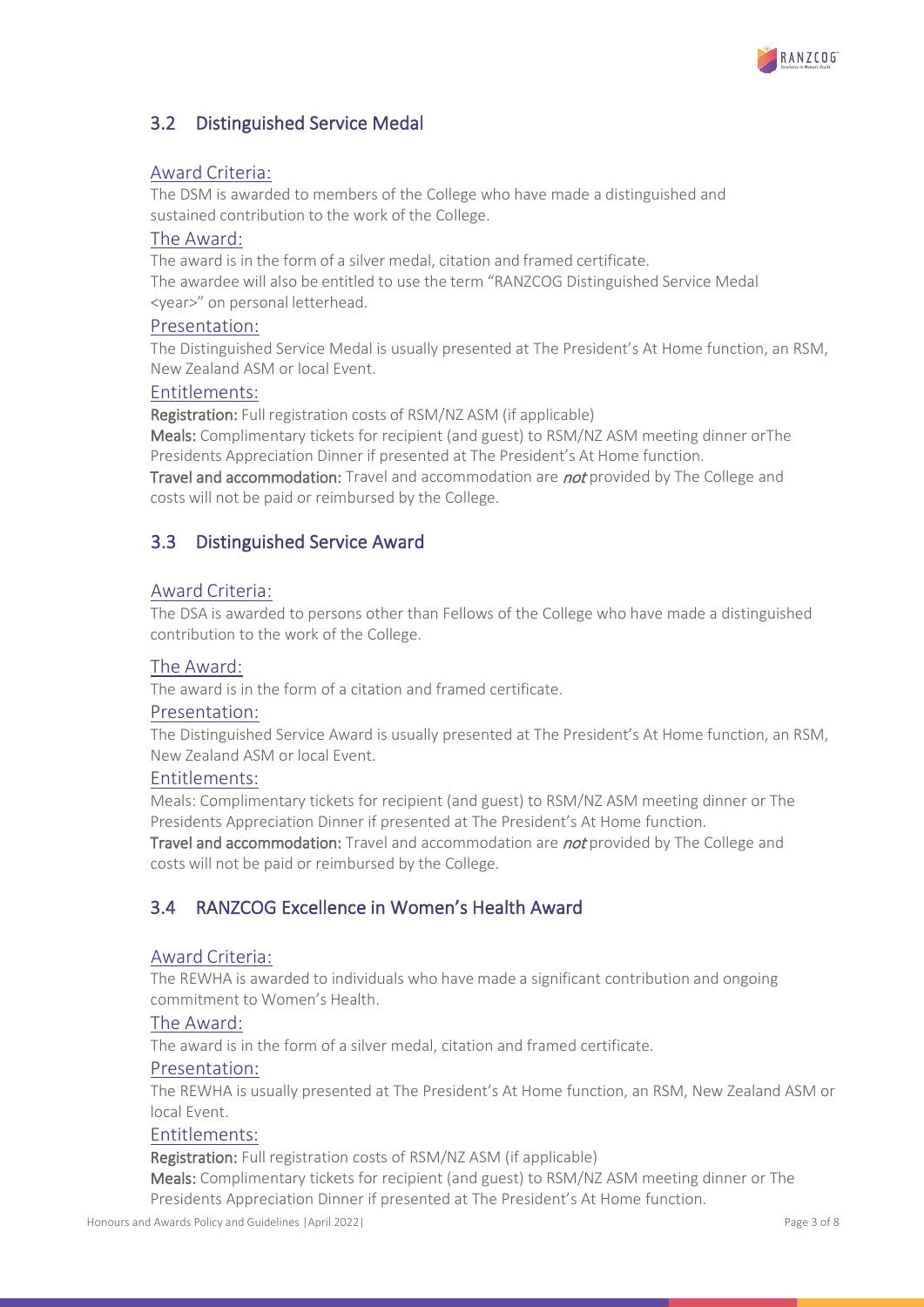

Travel and accommodation: Travel and accommodation are not provided by The College and costs will not be paid or reimbursed by the College.

# 3.5 RANZCOG Service Certificate

#### Award Criteria:

The RANZCOG Service Certificate is awarded to individuals who have made a notable contribution to the work of the College at a regional or local level.

#### The Award:

The award is in the form of a citation and framed certificate.

#### Presentation:

The RANZCOG Service Certificate is usually presented at a Regional or NZ Local Event or the President's At Home.

#### Entitlements:

Meals: Complimentary tickets for recipient (and guest) to Regional or NZ Local Event if applicable.

Travel and accommodation: Travel and accommodation are not provided by The College and costs will not be paid or reimbursed by the College.

#### The Following Honours and Awards are nominated by specific persons or committees only:

# 3.6 President's Medal

#### Award Criteria:

The President's Medal is awarded to RANZCOG members who, in the President's opinion,have made an outstanding contribution to the work of the College.

#### Nominated by:

Nominations for this medal are made by the President by submitting a nomination letter through to the Honours Committee Coordinator, detailing the reason for the nomination and contributions the individual has made to the work of the College. The President's nomination shall be submitted during the same three-month nomination period and will be considered by the Honours Committee at the July meeting. The honours Committee will make a recommendation to the RANZCOG Board. The President's Medal will generally be awarded at least once in a Council Term.

#### The Award:

The award is in the form of a gold medal, citation and framed certificate. The awardee will also be entitled to use the term "RANZCOG President's Medal <year>" on personal letterhead.

#### Presentation:

The President's Medal is usually presented at the New Fellows and Awards Presentation Ceremony as part of the Annual Scientific Meeting (ASM) but can also be presented at The President's At Home function based on availability of recipient.

#### Entitlements:

Travel: Economy flights for recipient are covered by the College for attendance at the New Fellows and Awards Presentation Ceremony or The President's At Home function. For international recipients a contribution of \$7000 will be made towards international flights (recipients only)

Accommodation: One night at nominated hotel for evening of the New Fellows and Awards Presentation Ceremony or one night accommodation when being presented at the President's At Home.

Registration: Ticket to New Fellows Ceremony for recipient and a guest when applicable Meals: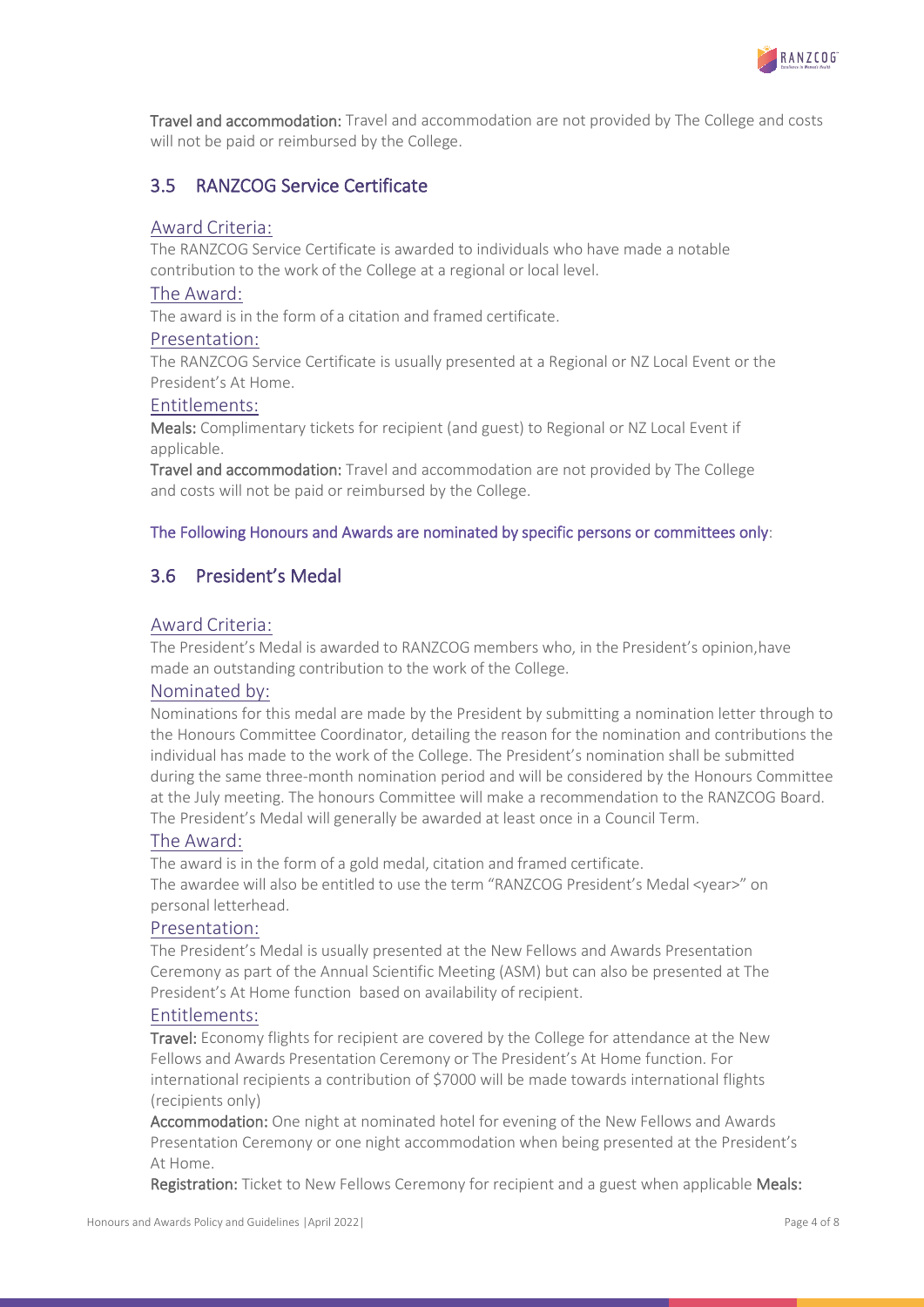

Complimentary tickets for recipient and guest to ASM Meeting Dinner or President's Appreciation Dinner if presented at the ASM

Transfers: The College will cover the cost of transfers to and from hotels and airports as applicable.

# 3.7 Distinguished Service Certificate

### Award Criteria:

The Distinguished Service Certificate is awarded to members of the College who have made significant contributions over several years to the work of the College in one or more of the following areas:

- Board Member
- **Councillor**
- Chair of a College Committee who is not a Councillor
- Regional Committee Chair
- Regional Training Accreditation Committee Chair
- RANZCOG Examiner (For any program)

### Nominated by:

Recipients will be recommended to the Honours Committee by Board Members, no seconder required. Board members shall submit a nomination letter through to the Honours Committee Coordinator, detailing the reason for the nomination and the contributions the individual has made to the work of the College.

The Distinguished Service Certificate should be submitted during the same three-month nomination period and will be discussed by the Honours Committee at the July meeting.

#### The Award:

The award is in the form of a citation and framed certificate

#### Presentation:

The DSC is usually presented at The President's At Home function.

#### Entitlements:

Meals: Complimentary tickets for recipient (and guest) to The Presidents Appreciation Dinner when presented at the President's At Home function.

Travel and accommodation: Travel and accommodation are *not* provided by The College and costs will not be paid or reimbursed by the College.

# 3.8 RANZCOG Aboriginal and Torres Strait Islander Women's Health Award

#### Award Criteria:

Individuals: The RANZCOG Aboriginal and Torres Strait Islander Women's Health Award is awarded to individuals, who identify as an Aboriginal or Torres Strait Islander person who have made a significant contribution to Aboriginal and Torres Strait IslanderWomen's Health Outcomes.

Groups: The RANZCOG Aboriginal and Torres Strait Islander Women's Health Award is awarded to groups (with at least one member who identifies as an Aboriginal or Torres Strait Islander person) that have made a significant contribution to Aboriginal and Torres Strait IslanderWomen's Health Outcomes.

#### Nominated by:

Nominations for this medal are made by the Aboriginal and Torres Strait Islander Women's Health Committee in consultation with Aboriginal and Torres Strait Islander women, organisations and communities.

The committee will be provided a nomination form specifically for this award. This nomination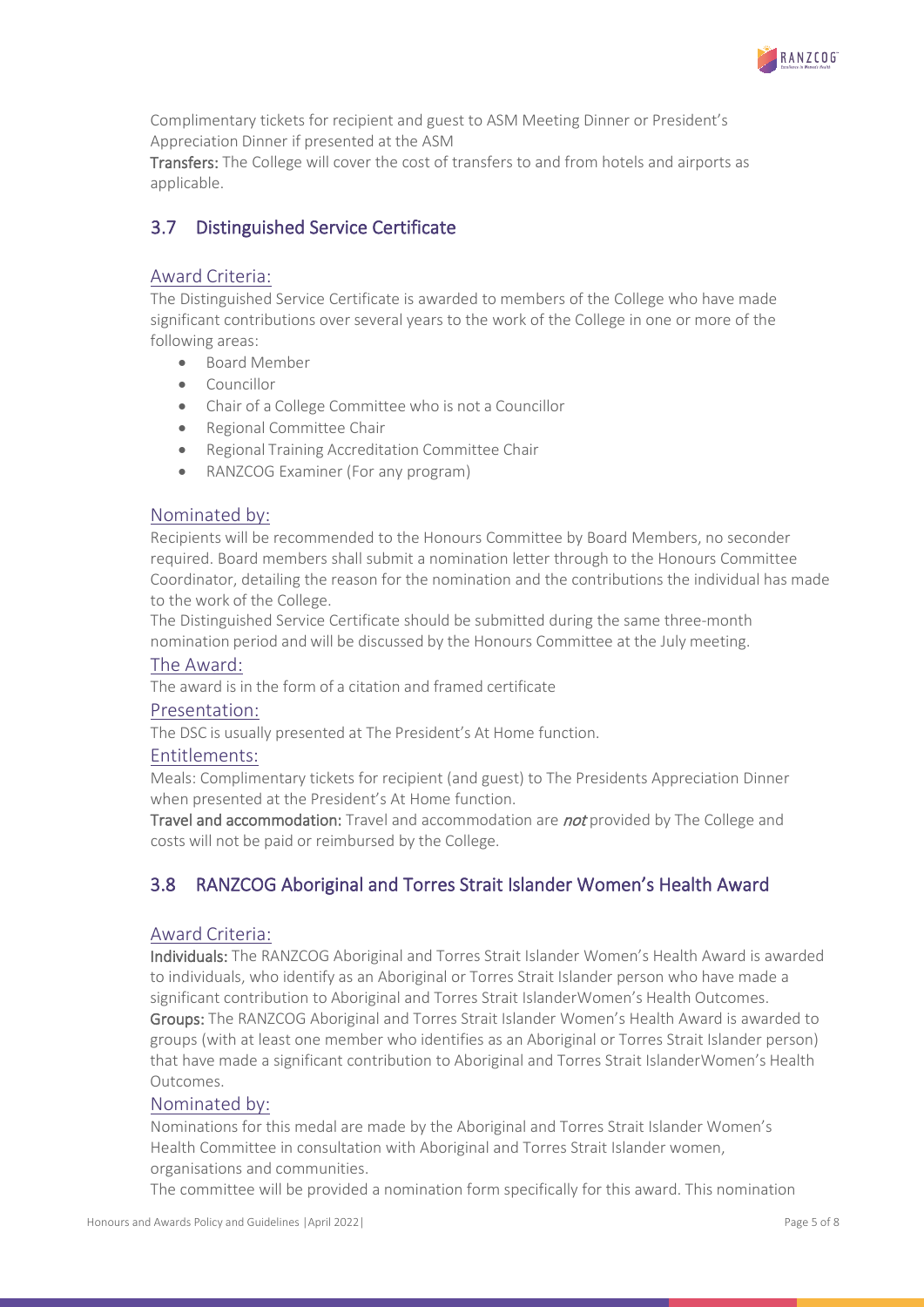

form will not be advertised on the RANZCOG website. Nominations shall be submitted during the three-month nomination period.

#### The Award:

For individuals: The award is in the form of a medal, citation and framed certificate. For Groups: The team will receive a citation for the team and certificates for each member.

#### Presentation:

The RANZCOG Aboriginal and Torres Strait Islander Women's Health Award should be presented at an RSM or The President's At Home function or appropriate events based on location of awardee/s.

#### Entitlements:

Registration: Full registration costs of RSM (if applicable)

Meals: Complimentary tickets for individual (and guest) or Group only (not guests) to RSM meeting dinner or Presidents Appreciation Dinner if presented at the President's At Home.

Travel and accommodation: Travel and accommodation are not provided by The College and costs will not be paid or reimbursed by the College.

# 3.9 RANZCOG Māori Women's Health Award

#### Award Criteria:

The RANZCOG Māori Women's Health Award is awarded to individuals, or a group research project that has made a significant contribution to Māori women's Health outcomes.

#### Nominated by:

Nominations for this award are made by Te Kāhui Oranga ō Nuku. The committee will be provided a nomination form specifically for this award. This nomination form will not be advertised on the RANZCOG website.

Nominations shall be submitted during the three-month nomination period.

#### The Award:

The team or project will receive a citation for the team and certificates for each member.

#### Presentation:

The RANZCOG Māori Women's Health Award is usually presented at the New Zealand ASM, an RSM or the President's At Home.

#### Entitlements:

Registration: Full registration costs of NZ ASM/RSM (if applicable)

Meals: Complimentary tickets for recipients to NZ ASM/RSM meeting dinner or Presidents Appreciation Dinner if presented at the President's At Home.

Travel and accommodation: Travel and accommodation are *not* provided by The College andcosts will not be paid or reimbursed by the College.

# 3.10 College Service Certificate

#### Award Criteria:

The College Service Certificate will be made on completion of a Council or regional term to members of the College in the following areas:

- Board Member
- Councillor
- Chair of a College Committee, subcommittee and/or Working Party who is not a Councillor
- Regional Committee Chair
- Regional Training Accreditation Committee Chair
- RANZCOG Examiner (for any program)
- Other contributors as deemed appropriate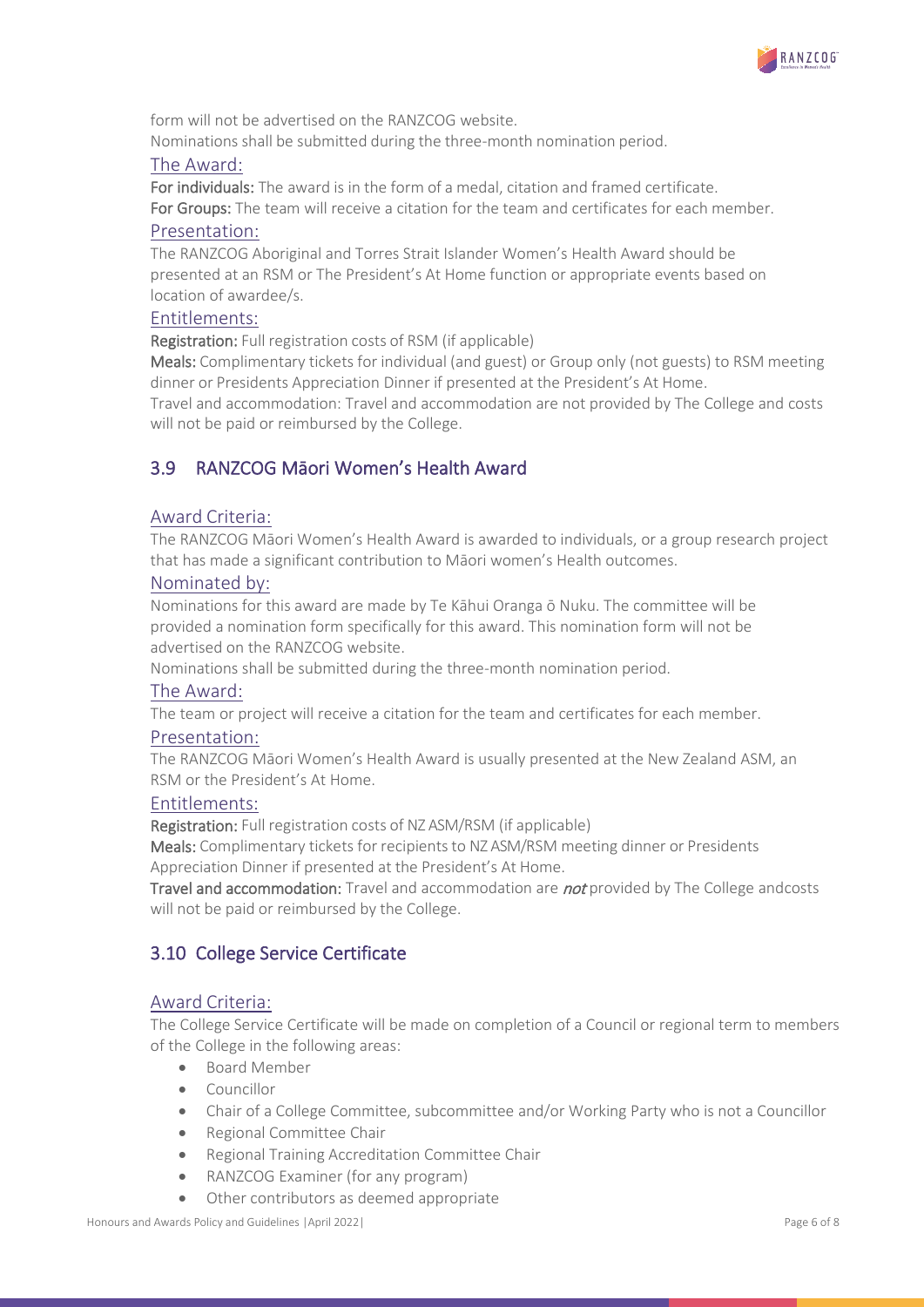

### Nominated by:

The Certificate is automatic by virtue of the office held. No nominations necessary

#### The Award:

A certificate citing the contribution to the work of RANZCOG

#### Presentation:

The College Service Certificate will be posted to the recipient or presented at the At Home, if the recipient is in attendance

# 4. Past President Nominations

A Past President of RANZCOG may be nominated for a College award after the following terms have passed

- President
- Immediate Past President
- Sit out for one term

Following this period, a Past President may be eligible to be nominated for a RANZCOG Award. Any nominations for a President or a Past President still within this term, will not be accepted for consideration.

# 5. Conferral of Awards

Up to 10 awards should be conferred each year, this number may increase in rare circumstances at the discretion of the Honours Committee. This does not include RANZCOG Service Certificates which are not capped.

Once the nominee's acceptance has been received, formal matters associated with the conferral of the award, such as the event at which it is to be presented, will be progressed through the College's Membership Team in liaison, where applicable, with the relevant Regional Executive Officer or meeting organiser.

The presentation of College Honours and Awards will be scheduled to coincide with a College Council Meeting, Annual Scientific Meeting or Regional Scientific Meeting or other College/local event within a calendar year of notifying the recipient.

# 6. Process for Appeals

Proposers or Seconders dissatisfied with a decision of the College, have the right to seek reconsideration, review and/or appeal pursuant to the Exceptional Circumstances, Special Consideration & Reconsideration Policy and the RANZCOG Appeals Procedures as applicable. These processes are handled confidentially and are conducted in accordance with the principles of natural justice and procedural fairness. Additionally, they serve to provide a mechanism by which any individual who is dissatisfied with a College decision can seek redress without fear of reprisal. These policies may be accessed via the College website at

<https://www.ranzcog.edu.au/about/Governance/Policies-Procedures/Appeals-Procedures>